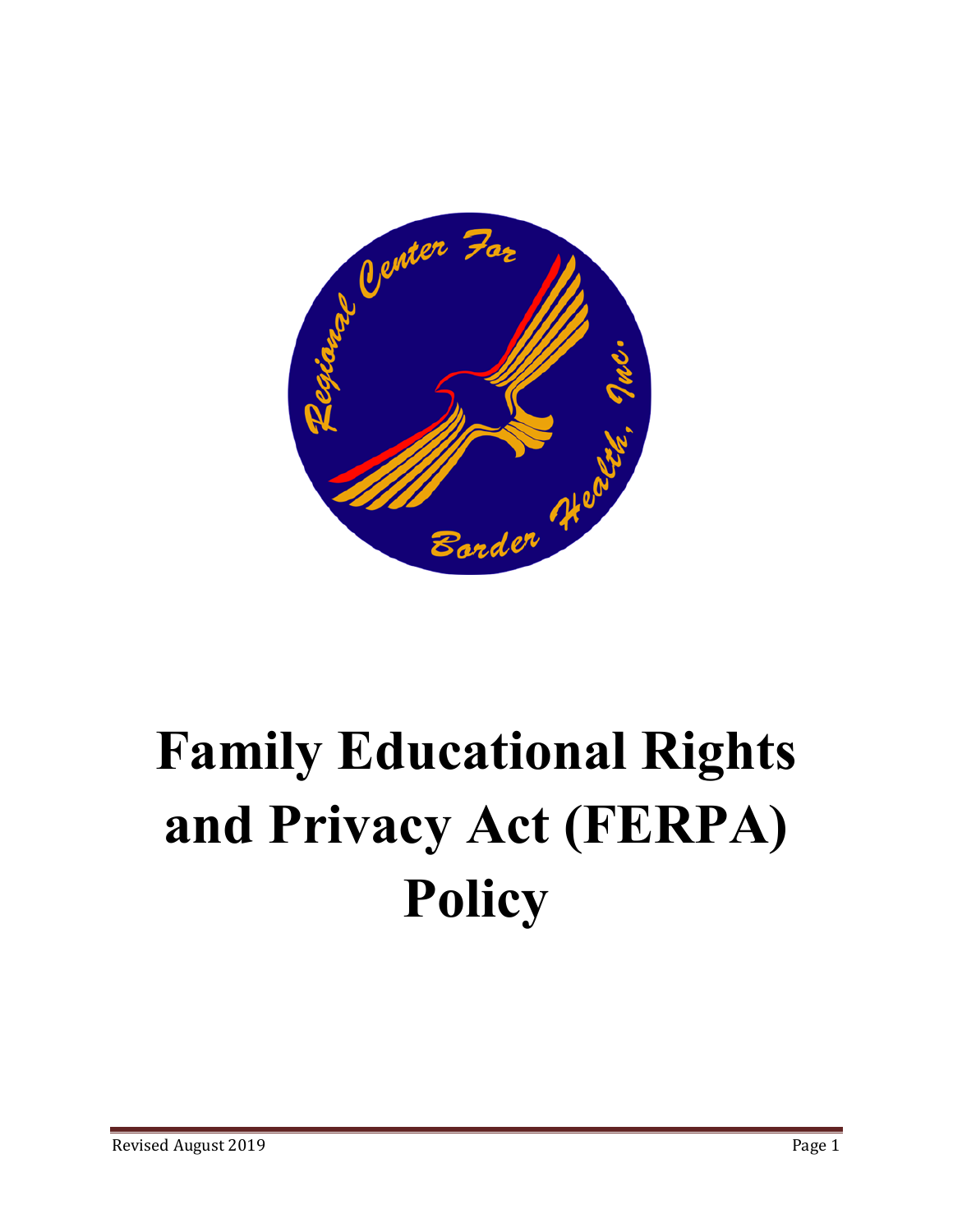## **FAMILY EDUCATIONAL RIGHTS AND PRIVACY ACT (FERPA) POLICY**

Federal statutes protect the privacy and confidentiality rights of individuals associated with any educational institution. These statutes regulate the gathering, disclosure and circulation of records of any person associated with the educational institution. As such, these individuals are guaranteed both freedom from intrusion and protection from unauthorized disclosure of personal data from their personal, health, academic, disciplinary, financial, attendance and employment records.

Regional Center for Border Health, Inc. complies with its legal and ethical obligation of preserving the right to privacy and confidentiality concerning all past and present students of the College. The College protects the maintenance and release of student information according to federal and state laws and regulations, which (1) outline the ways in which data can be collected from students, (2) restrict information disclosure, and (3) safeguard the quality of information that is circulated. The College strives to ensure the effective protection of student records from inappropriate and illegal disclosure.

The Family Educational Rights and Privacy Act (FERPA), also known as the Buckley Agreement, specifically protects the confidentiality and privacy of student education records. The FERPA guidelines are available for student review at the Registrar's Office.

Regional Center for Border Health, Inc. Financial Aid and Admission Office maintain student education records. During the financial aid packaging process, each student must fill out a FERPA Authorization and Release Form, which includes a number of Challenge Questions for the student to answer. These Challenge Questions and the answers that the student provides will be used to help verify a student's identity in the event that, in the future, the student requests personal information or records from his/her file and cannot present his/her valid RCBH/CHC student picture identification card or driver's license (or other valid state-issued picture identification card) in person. Under such circumstances, the student will not be given the requested personal information, and will not be permitted access to his/her file, unless he/she correctly answers the Challenge Questions and correctly identifies the last four digits of his/her social security number. A student will only be required to answer the Challenge Questions and to identify the last four digits of his/her social security number if the student does not make his/her request in person and, if done in person, if the student is unable to present his/her valid RCBH/CHC student picture identification card or driver's license (or other valid state-issued picture identification card).

Students wishing to review records in their files may request to do so by submitting to the Admission Office or Financial Aid Director a written request that identifies the records he/she wishes to inspect. If the student correctly answers the Challenge Questions and correctly identifies the last four digits of his/her social security number (or if the student verifies his/her identity in person by presenting his/her valid RCBH/CHC student picture identification card or driver's license [or other valid state-issued picture identification card]), then the College will make arrangements for access and notify the student of the time and place where the records may be inspected. The student's identity will need to be verified again if the date of inspection occurs later than the date of the student's verified request. However, students may not be permitted to inspect the following information: financial information submitted by their parents, certain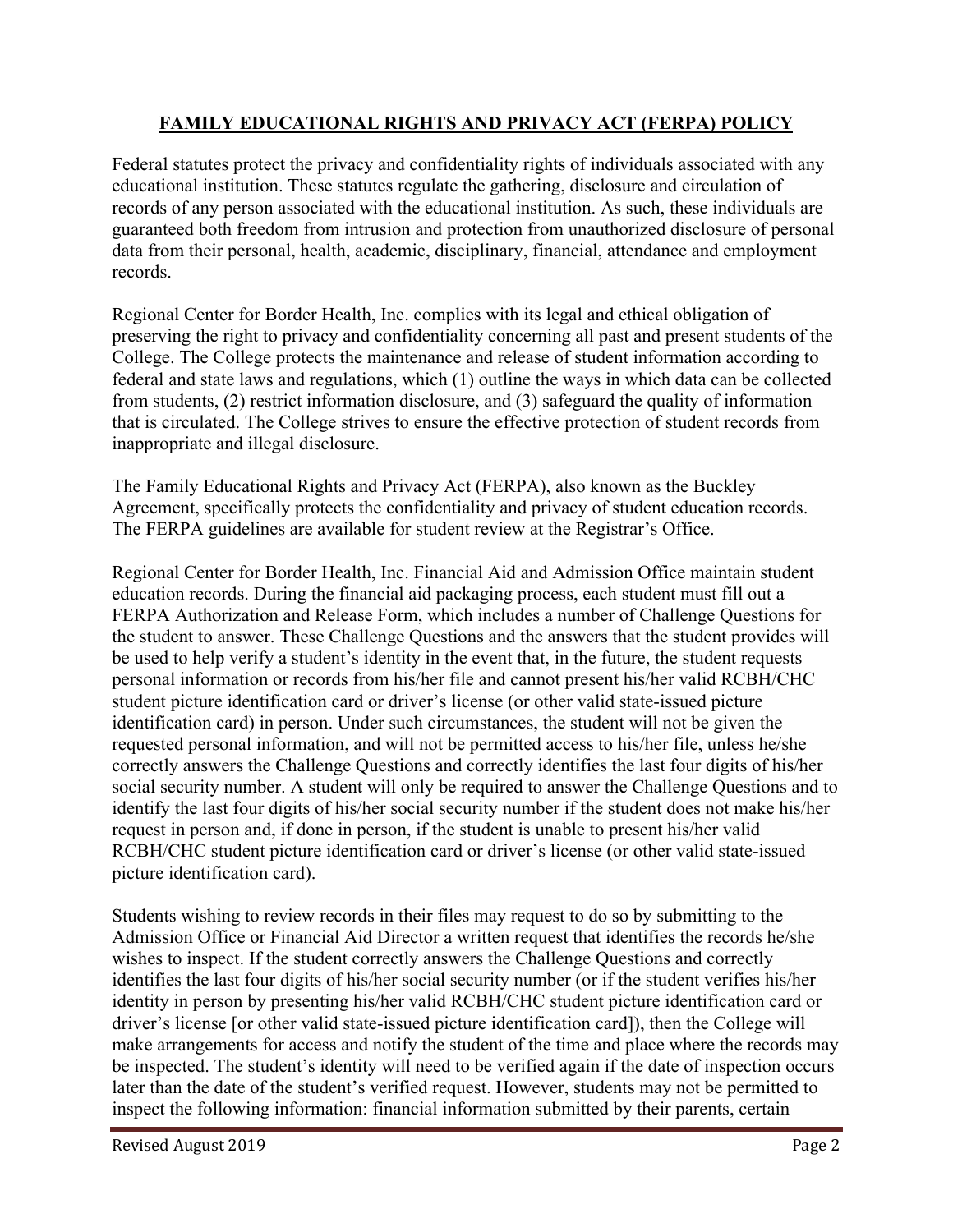confidential statements of recommendation to which the students have waived their rights of inspection and review, portions of certain education records containing information on more than one student, and other records that may be restricted by FERPA.

Any student who contacts the College via telephone to request personal Academic or Financial Aid information will be required to correctly answer his/her Challenge Questions and correctly identify the last four digits of his/her social security number before the College will release any personal information. A student may ask the College to amend an education record that he/she believes is inaccurate or misleading. The student should write the College official responsible for the record, clearly identifying the part of the record that he/she wants changed and specifying how it is inaccurate or misleading. If the College decides not to amend the education record as requested by the student, the College will notify the student of the decision and advise the student of his/her right to a hearing as well as the hearing procedures.

Each student has the right to consent to disclosures of personally identifiable information contained in the student's education records, except to the extent that FERPA authorizes disclosure without the student's consent. A student's consent to disclose information or records to others must be given in writing using the FERPA Additional Authorization and Release Form, which is available at the Campus Financial Aid Office. In order to help verify the person's identity, any person(s) that a student consents to have information or records disclosed to must, prior to disclosure, correctly identify the last four digits of their social security number, and correctly answer the Challenge Questions that appear on the FERPA Additional Authorization and Release Form completed by the student. A student may modify or revoke prior authorization by completing the FERPA Revocation or Modification of Additional Authorization and Release Form, which is also available at the Financial Aid Office.

According to FERPA, the College may disclose certain information and records without obtaining a student's consent. One such exception to a student's right to consent is disclosure to other College officials who have been determined to have a legitimate educational interest in the information. A College official is a person employed by the College in an administrative, supervisory, academic, research or support staff position; a person or company with whom the College has contracted (such as an attorney, auditor or collection agent); or a person serving on an official committee, such as a disciplinary or grievance committee, or assisting another College official in performing his/her duties. A College official has a legitimate educational interest if the official needs to review an education record in order to perform his/her official duties. Upon request, the College may also disclose education records without the student's consent to officials of another school in which a student seeks or intends to enroll. In addition, directory information may be disclosed without a student's consent unless the student has advised the Admission Office in writing that he/she wishes to restrict access to this information within five days after the first day of class each quarter. "Directory Information" includes the student's name, address, telephone number(s), email address(es), date and place of birth, major field of study, participation in officially recognized activities, dates of attendance, enrollment status, degrees and awards received and the most recent previous educational agency or institution attended by the student. The College also reserves the right to disclose financial aid-related and payment-related information to a parent of a dependent student without the student's consent, provided that the parent is named on and included his/her information on the student's Free